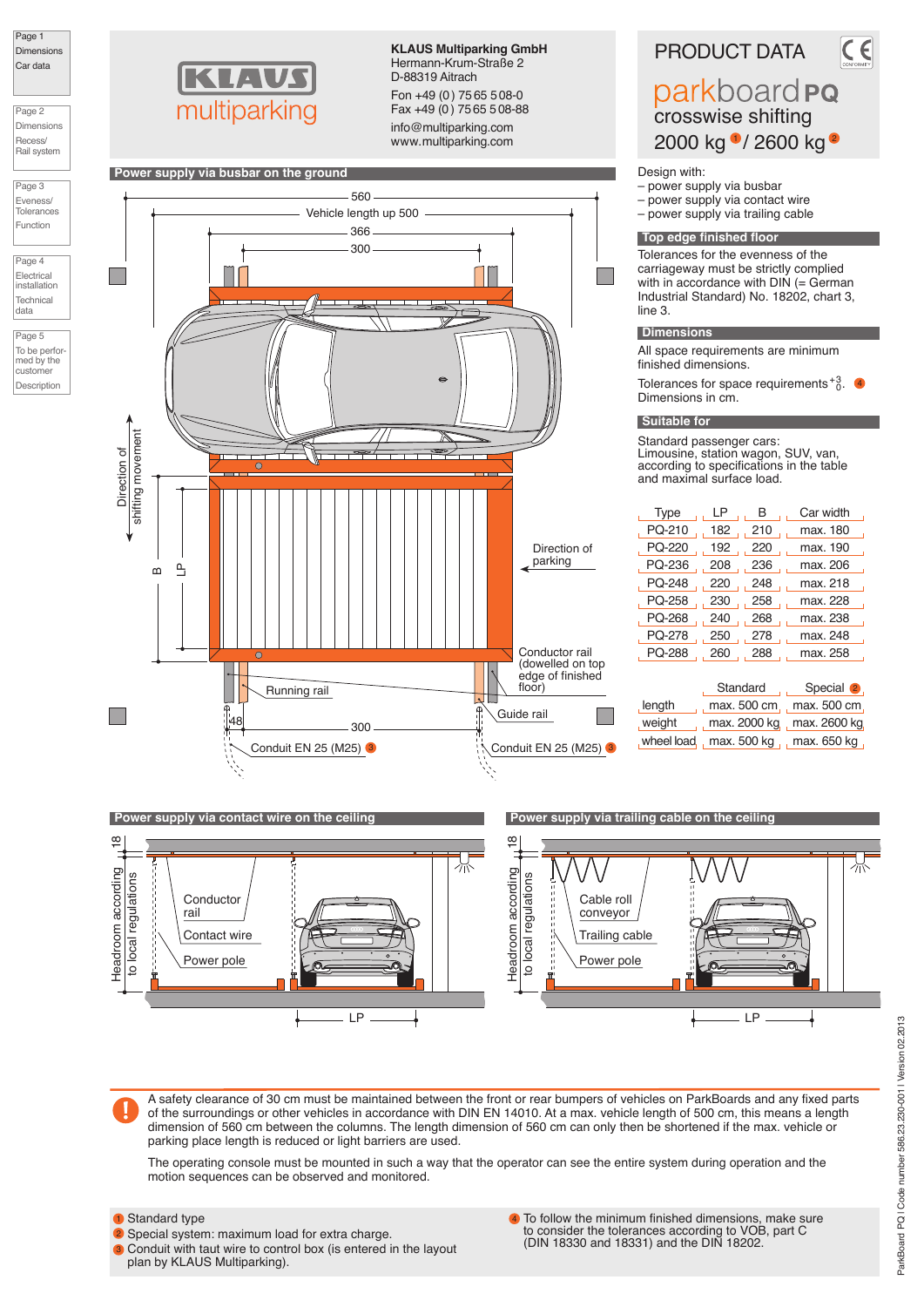## ParkBoard PQ | Code number 586.23.230-001 | Version 02.2013 | No. 2019 | Page 2 of 5



Page 1

Page 4 Electrical installation Technical

data

Page 5 To be performed by the customer Description



|       | <b>Vehicle</b> |    | D  |                | Please note the following on parking space                                                                                      | DH                            |
|-------|----------------|----|----|----------------|---------------------------------------------------------------------------------------------------------------------------------|-------------------------------|
| 560   | 500            | 30 | 97 | 130            | Parking space and ParkBoard conform to German regulations and DIN EN 14010                                                      | acc. to local<br>requirements |
| 530   | 500            |    | 82 | 115            | Where the unit is equipped with ligth barriers, parking space and pallet also conform<br>to the above                           | acc. to local<br>requirements |
| < 530 | < 500          |    |    | $< 82$ $< 115$ | Light barrier is essential. Parking space does not conform to German regulations.<br>Note that length of vehicle is restricted! | acc. to local<br>requirements |

## **Recess/Rail system**

Dependent upon the structural conditions of the garage, several different options are available for installation of the rails.

Rail load by moving traffic load:

– For surface load 2000 kg: 6,5 kN per wheel

– For surface load 2600 kg: 8 kN per wheel

#### **Laying on strip foundation** 5



### **Laying on finished floor**

5



• Tolerances for the evenness of the carriageway must be strictly complied with in accordance with DIN (= German Industrial Standard) No. 18202, chart 3, line 3. No expansion joints are permitted within the area of the rail system.

We do not recommend mastic asphalt. 6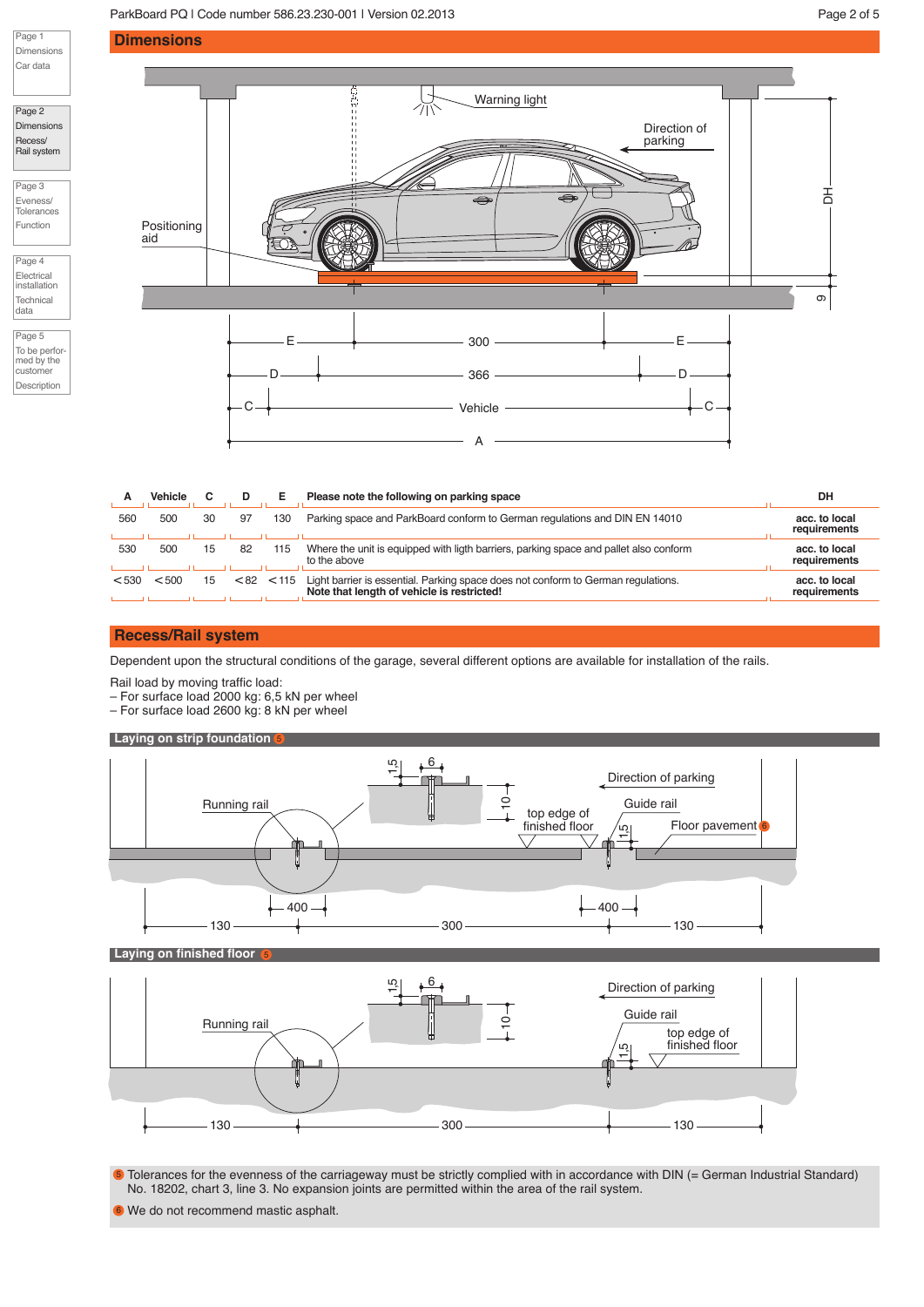ParkBoard PQ | Code number 586.23.230-001 | Version 02.2013 Page 3 of 5

### **Evenness and Tolerances (abstract from DIN 18 202, table 3)**

The distance between the lower flange of the ParkBoards and the garage ground must therefore not exceed 2 cm. To adhere to the safety regulations and DIN EN 14 010 recommendations and to get the necessary even ground, the tolerances of evenness to DIN 18202, table 3, line 3, must not be exceeded. Therefore exact levelling of the ground by the client is essential.



**7** Intermediate values are to be taken out the diagram and must be rounded-off to mm.

## **Function**

Page 1 Dimensions Car data

Page 2 Dimensions Recess/ Rail system

Page 3 Eveness/ Tolerances Function

Page 4 Electrical installation **Technica** data Page 5 To be performed by the customer Description

> Dependent upon the size of the parking system, the desired parking space is selected either via operating panel or push buttons. The carriageway will then automatically be opened towards the selected parking space. During the shifting process flashing warning lights will come up. The control system is set in such a way that a selected mechanical parking space may always be driven onto so that the driver's door may readily be opened into the carriageway made available (see parking process No. 1 and 2).



# Stationary parking spaces 1 2 3 45 6 78 12 Row 9 11 10 11 11  $\overline{2}$ 13 || 14  $\blacksquare$  $\Box$  $\Box$ Row  $\overrightarrow{1}$  | ||19 15 ||| 16 ||| 17 ||| 18 || <u>18 || 18 || 19 || 19</u>20



#### **Parking process no. 1**

For entering parking space No. 19, row 1, driver selects parking space No. 19. Row 1 shifts in such a way that the ParkBoard can comfortably be parked on and the driver may get out of the vehicle.

#### **Parking process no. 2**

In order to park on parking space 12, row 2, driver selects space No. 12 on operating panel. Rows 1 and 2 will shift in such a way that the ParkBoard may comfortably be parked on.

#### **Parking process no. 3**

For parking on stationary parking space No. 2, driver selects parking space No. 2. Rows 1 and 2 will then open carriageway to space 2 so that moving into and out of the garage can readily be effected.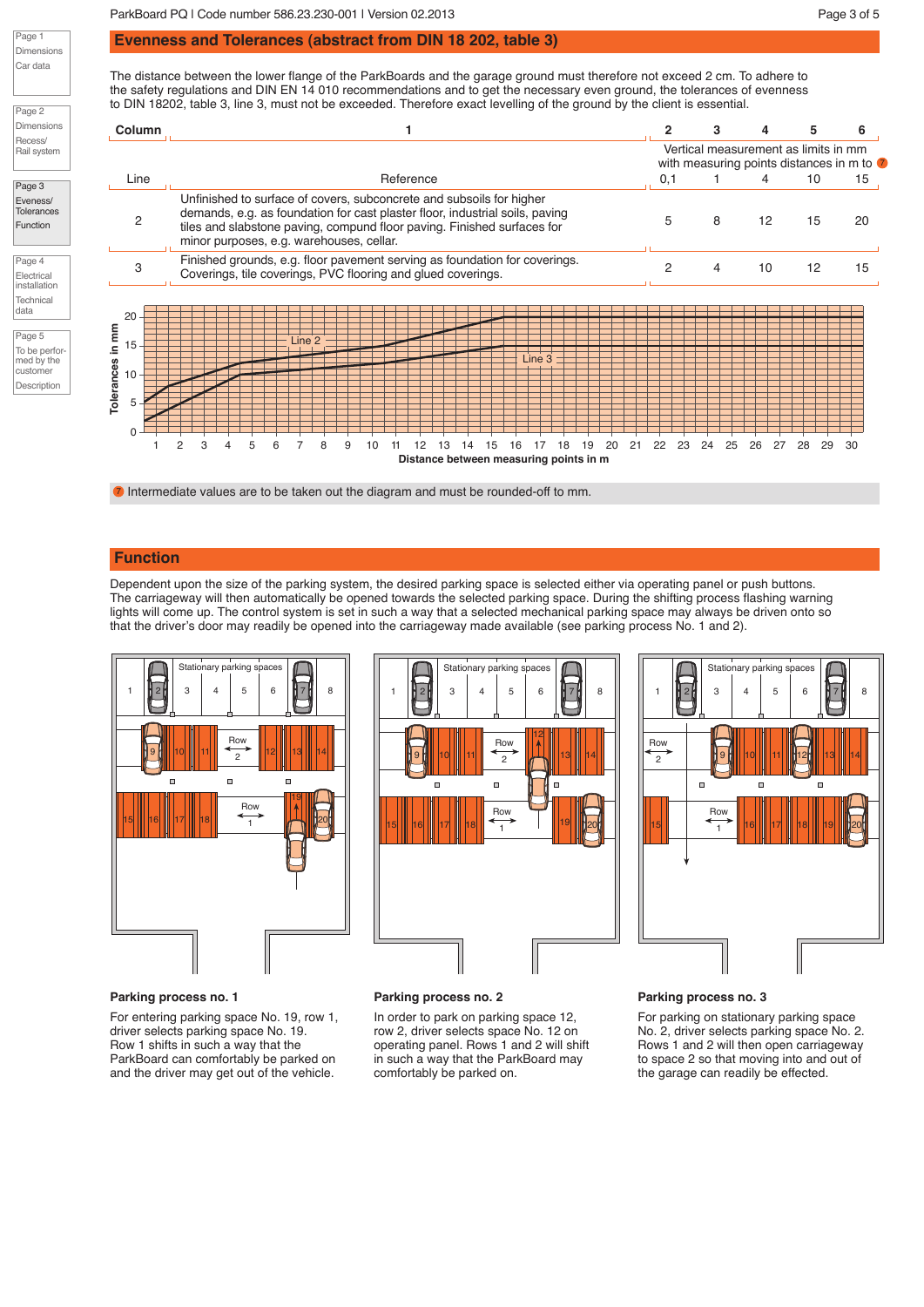ParkBoard PQ | Code number 586.23.230-001 | Version 02.2013 | New York Page 4 of 5

The location of the main cabinet and control panel are specified

Provide conduits EN 25 (M25) with taut wire to the contact line at

After selecting the individual parking spaces on the control panel

For smaller systems with up to 4 ParkBoards in a row selection is made via one control unit per ParkBoard in jog mode (hold-to-run). Warning: Only possible with contact wire or trailing cable from

The customer must provide a supply line  $5 \times 2.5$  mm<sup>2</sup>

in the layout plans provided by Klaus Multiparking.

the floor (only for PQ with busbar on ground).

Page 1 Dimensions Car data

| Page 2                 |
|------------------------|
| <b>Dimensions</b>      |
| Recess/<br>Rail system |

Page 3 Eveness/ **Tolerances** Function

Page 4 Electrical installation **Technical** data

Page 5 To be performed by the customer Description

above. Warning signals are installed within the shifting area of the ParkBoards. They start flashing as soon as the system starts.

## **Technical data Range of application**

By default, the system can only be used for a fixed number of users. If different users use the system (e.g. short-time parkers in office buildings or hotels) the Multiparking system needs to be adjusted. If required, would you please contact us.

## **Available documents**

– maintenance offer/contract

**Electrical installation**

(3 PH+N+PE) to the main cabinet.

**Electrical supply / Control system**

they are provided automatically.

– declaration of conformity

#### **Corrosion protection**

See separate sheet regarding corrosion protection.

#### **Environmental conditions**

Environmental conditions for the area of multiparking systems: Temperature range –10 to +40° C. Relative humidity 50% at a maximum outside temperature of +40° C.

#### **Building application documents**

According to LBO and GaVo (garage regulations) the Multiparking systems are subject to approval. We will provide the required building application documents.

Safety bars on the side are installed as safeguard to avoid crushing injuries when shifting the ParkBoards.

An 0.15 kW motor is used as drive.

## **Care**

To avoid damages resulting from corrosion, make sure to follow our cleaning and care instructions and to provide good ventilation of your garage.

#### **CE Certification**

The systems offered correspond to DIN EN 14010 and the EC Machinery Directive 2006/42/EG.

#### **Pallet design**

The shifting speed of the ParkBoards is 0.2 m/s (12 m/min), according to DIN EN 14 010.

**Emergency operation / Power failure**

By locking the motor brake the pallets can be shifted manually.

#### **Noise emission**

Ball bearing of the rollers provide a low sound level.